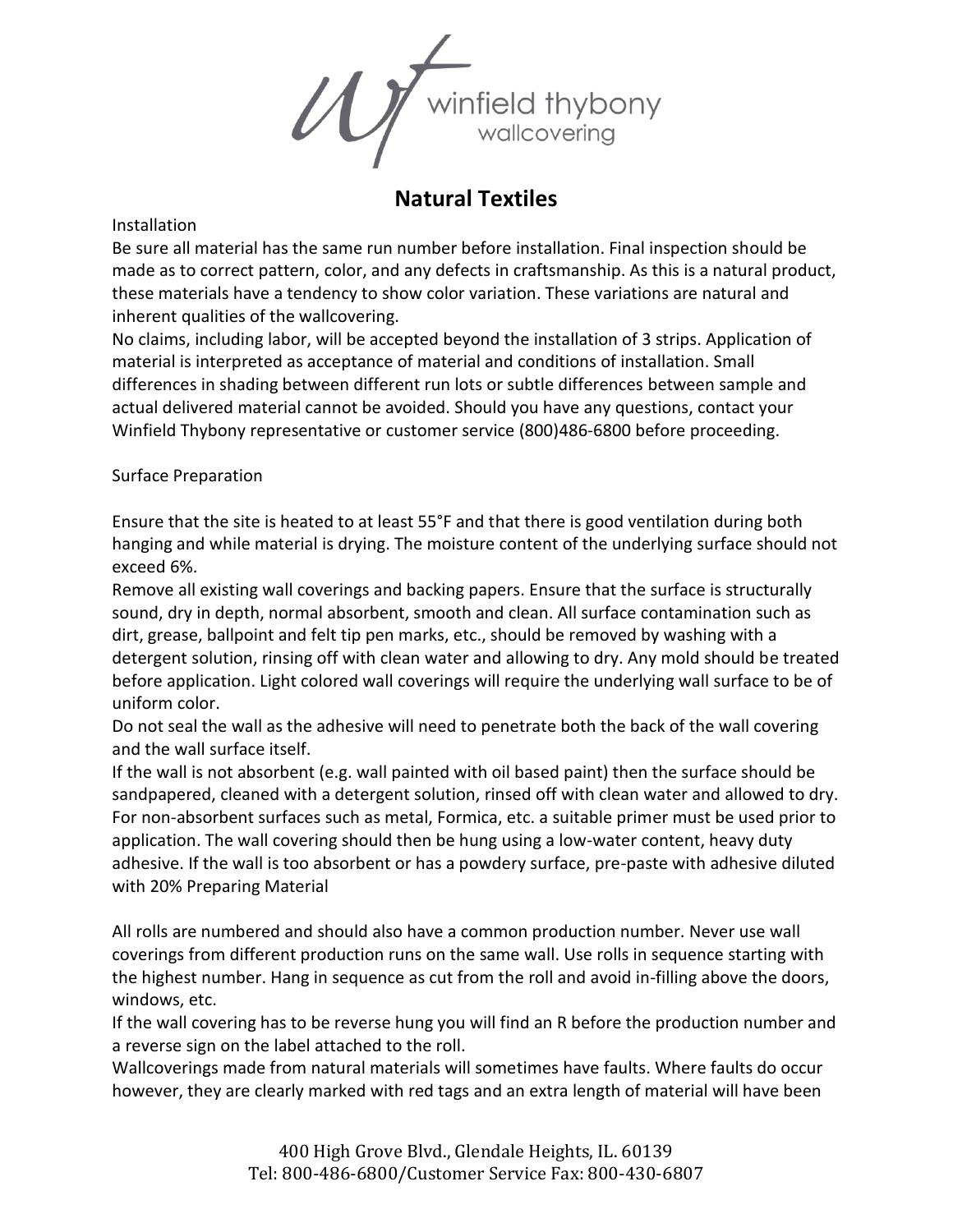Winfield thybony

supplied to compensate. The use of natural fibers may also result in slight color variations.

## Application

1. Using the highest roll number first, start by cutting strips to the height of the wall plus 2" to allow for trimming at the ceiling and skirting. Use a black graphite pencil to number the strips in sequence and to mark top and bottom in order to be able to straight or reverse hang. Handle the cut strips with care to avoid damage to the pre-trimmed edges.

2. Apply adhesive to the substrate using a short-haired synthetic roller. Take care not to get adhesive on the textile by not over pasting the wall. Also, paste 8" beyond the width of each strip so that you do not get adhesive on the first strip when you have to paste the next one. Should you get adhesive in the surface of the material it may be impossible to remove. If this happens remove the adhesive immediately with a damp sponge and dry the surface with a clean dry towel. You may paste the back of the material if you prefer.

3. Place the first strip on the wall with its trimmed edge against the plumb-line and allow the material to overrun a little at ceiling, skirting and corner. Use a flexible spatula with a rounded edge to firm the material against the wall eliminating any air pockets. Start from the middle and work upwards and downwards.

4. The wall material is pre-trimmed and therefore it can be butt jointed. Equally, it is possible to overlap and double cut the joints providing a new sharp blade is used for each joint. Should the material have a repeat then it will need to precision trimmed on the repeat.

5. 5. Avoid the use of a hard roller or overworking on the seams as this may damage the edges. Use a soft rubber roller if necessary.

6. Use only full width material. Avoid cutting in narrow widths of material above doors and window frames. In particular do not in-fill with off cuts or out of sequence strips. If you have to hang a part width (e.g. into a corner) make sure the joint on the flat wall is made with the 2 pretrimmed edges, reversing if required. Never join the middle of a strip to a pre-trimmed edge.

7. STOP AFTER APPLYING 3 STRIPS. If there are any variations in color and/or color match, this should be immediately communicated to Winfield Thybony for inspection before proceeding further with installation. Natural Silk wallcoverings will tend to lightly panel on occasion.